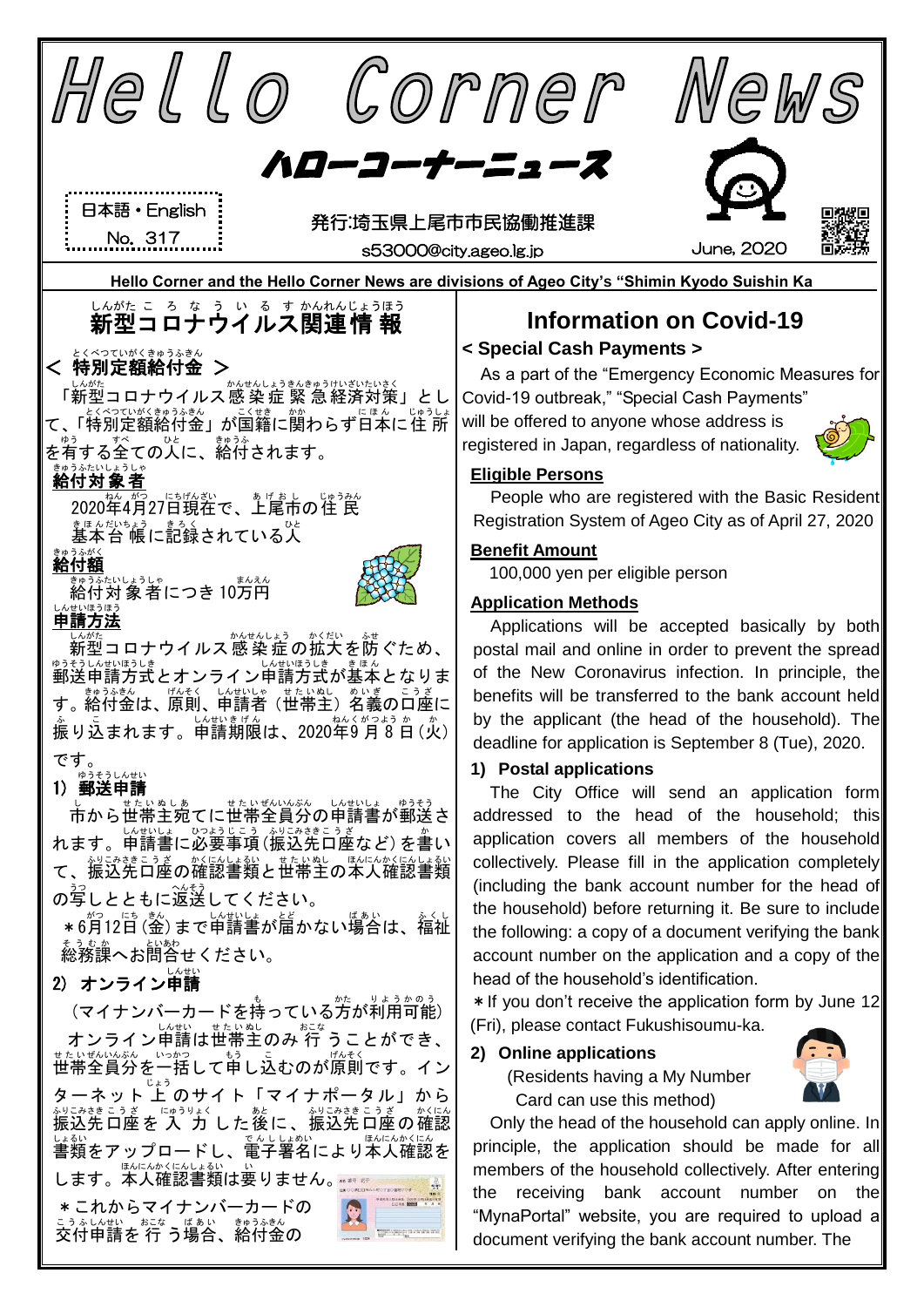し<sub>はいまげん</sub><br>申請期限までに交付が間に合わないことがあります ので、ご注意ください。

★ 配偶者からの暴力を運由に避難している芳 2020年4月27日以前に、今住んでいる 所 に住 民 票 を移すことが出来なかった方は、申出の手続きをする ことにより、世帯主でなくても、『『<sup>はん</sup>する子どもの分 を含 ふく めて給付 きゅうふ 金 きん の申請 しんせい ができます。手続 てつづ きを 行 おこな った <sub>\*\*\*</sub><br>方とその同伴者分の給付金は、世帯主 (配偶者など)か らの申請があっても支給されません。

→ 特別定額給付金コールセンター

Tel.048-772-9525

< 国民健康保険加入者への 傷 病 手当金 >

 上尾市 あげおし 国民 こくみん 健康 けんこう 保険 ほけん に加入 かにゅう し給与 きゅうよ の支払 しはら いを受 う け ている人が、「<sup>しんがた</sup>コロナウイルスに感染した」「発熱 などの 症 状 があり感染が 疑 われる」などの理由に ょり、 仕事ができなくなって 給 料 がなくなった場合 しょうびょうてきていまう。<br>傷 病 手当金の支給が受けられることがあります。 <u>、。</u><br>詳しくは、保険年金課に問い合わせてください。 <sup>てま♪言ゕ</sup>"。<br>適用期間:2020年1月1 日から 9月30日 (水) まで — <sup>ほけんねんきんか</sup><br>→ 保険年金課

> Tel.048-772-9525 Fax 048-775-9827



# < DV相談プラス >

しんがたねんの感染拡大による生活不安や ストレスから、DVの増加・深刻化が懸念されていま す。こうした 状 説に対応するため、内閣府はDV <sub>もなない戦</sub>、。<br>相談体制を強化しました。 スマートフォンからはQR **コードを利用してください。** 

緊 急 きんきゅう の場合 ばあい は、迷 まよ わず 110番 ばん へ!

## たげんごそうだん<br>**多言語相談**

s N Sによる相談。

<sub>」。</sub><br>時 間 : 芷午~午後10時

" $\stackrel{\omega}{\equiv}}$  語 : 英語、中国語、韓国語、タガログ語、ポル トガル語、スペイン語、タイ語、ネパール語

電話 でんわ ・メール相談 そうだん

<sub>にほんご</sub> そうだん<br>**日本語での相談。** <sub>じ かん</sub><br>時 間 : 24時間 。<br>電 話:0120-279-889 アドレス: <https://soudanplus.jp/>



applicant is required to confirm their identity by electronic signature. Other proof of Identify is unnecessary.

\*Please note: it is possible that your "My Number Card" may not be issued by the end of

the application period if applying now.



#### ★ **Those who are vacating their homes due to domestic violence**

If you are not residing at your registered address due to domestic violence, and have not registered with the municipality where you currently live by April 27, 2020, you can still apply for the benefits if you notify the local authorities. You can do so for your accompanying children even if you are not the head of the household. Benefits for people in this situation will not be paid to the registered head of the household (the spouse) even if the spouse applies.

 $\rightarrow$  Tokubetsu-Teigaku-Kyufukin Call Center (Special Cash Payments Call Center) Tel. 048-772-9525

### 、 **< Allowance for Sick & Wounded for National Health Insurance Subscribers >**

 Residents who are covered by Ageo-shi National Health Insurance and receive salaries from their employer, yet are unable to work and thus receive no salary because "they are infected with Covid-19" or "they are potentially infected having symptoms such as a high fever" may be able to apply for and receive the Allowance for Sick & Wounded.

For more details, please contact Hoken-Nenkin-ka. Applicable Period: January1 (Wed)

~September 30 (Wed), 2020

 $\rightarrow$  Hoken-nenkin-ka

(National Health Insurance and Pension Section) Tel. 048-782-6471 / Fax 048-775-9827

#### **< DV (Domestic Violence) Hotline Plus >**

 There is concern that cases of DV may increase or become aggravated due to anxieties about life and stress stemming from the New Coronavirus outbreak. In order to cope with this situation, the Cabinet Office has reinforced its DV counselling system. If you have a smart phone, please use the QR code shown below.

In case of emergency, don't hesitate to call 110!



#### **Multilanguage Counselling**

 Counselling services are offered by SNS. Hours: Noon  $\sim$  10:00 pm Languages: English, Chinese, Korean, Tagalog Portuguese, Spanish, Thai, Nepalese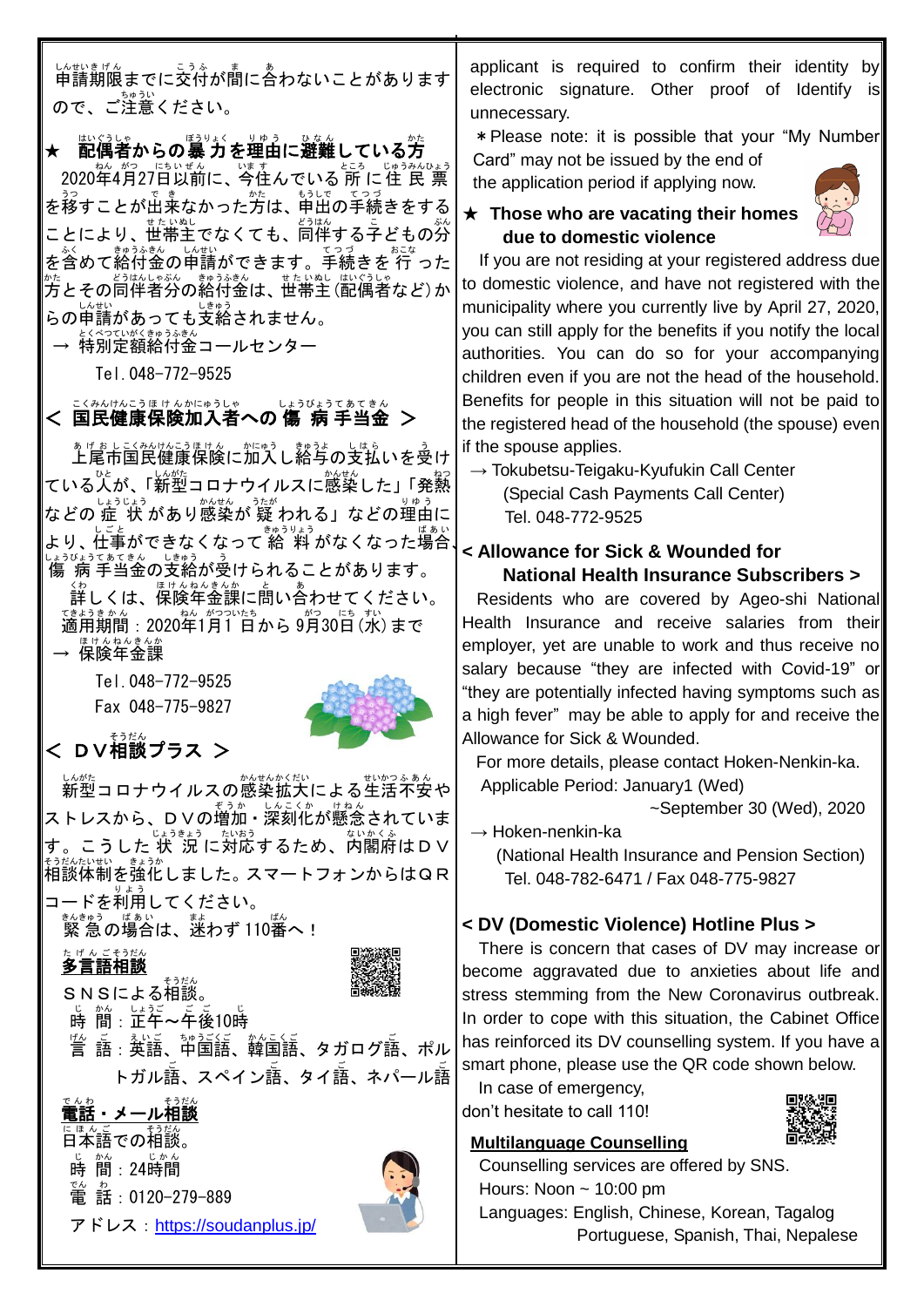# < 説なまかんがた<br>< 埼玉県新型コロナウイルス感染症 。<br>県民サポートセンター > <sub>たいおうげんご</sub> <sub>にほんご</sub><br>対応言語は日本語だけです。

じ。<br>時 間:24時間(土日祝 日も実施) 。<br>電 話:0570−783−770



i.

# <sub>がいこくじんむ</sub><br>**外国人向け**

しんがた<br>**新型コロナウイルス感 染 症相談ホットライン** 

<sub>ゖんみん</sub><br>県民サポートセンターや

<sub>ほけんじょ</sub><br>保健所への相談を通訳します。

<sub>じ。。。</sub><br>時 間 : 24時間(土日祝 日を含む)

- 。<br>電 話:048-711-3025
- <sub>"」。。。</sub><br>言 語 : 英語、中国語、スペイン語、ポルトガル語 韓国 かんこく ・朝鮮語 ちょうせんご 、タガログ語 ご 、タイ語 ご ベトナム語、インドネシア語、ネパール語

# <u>こくみんけんこうほけんしょう。こうしん</u><br>国民健康保険証の更新

<sub>げんかつか</sub><br>現在使っている保険証の有効期限は 7月31日(金) です。 <sup>「続き」</sup>は『<sub>のポピック</sub>』 。<br>です。 新 しい保険証(ピンク色)は 6月下旬から郵送 します。

— <sup>ほけんねんきんか</sup><br>→ 保険年金課

Tel.048-782-6471 / Fax 048-775-9827

#### 児童 手当 じどう てあて

じどうてあて、 じゅきゅう<br>児童手当を受 給 している人は、毎年6月に 現 況 届 の提 出 ていしゅつ が必要 ひつよう です。現 況 届 げんきょうとどけ は、6月 がつ 1日 ついたち 現在 げんざい の 状 じょう <sub>きょう かくに。</sub><br>況 を確認し、引き続き児童手当を受けられるかどう か審査 しんさ するためのものです。該当者 がいとうしゃ には、6月 がつ 初 旬 しょじゅん に 現 況 届 げんきょうとどけ を郵送 ゆうそう します。必要 ひつよう 事項 じこう を書 か き必要 ひつよう 書類 しょるい を添 そ

えて、6月30日 (火) までに子ども支援課 (市役所 5階)へ郵送するか直 接 提 出 してください。また、市 し ホームページ

。<br>から電子申請ができます。



<sub>げんきょうとどけ</sub> <sub>ていしゅつ</sub><br>「現 況 届 の 提 出 がないと、6月分以降の

- <sub>てぁて</sub><br>手当が受けられなくなりますので注意してください。│ ★各支所・出 張 所の窓口でも提 出できます。電子 申請 しんせい には、マイナンバーカードとマイナンバーカー ドに対応するスマートフォンまたは I Cカードリ ーダライタが必要です。 → <sup>こ</sup>ども支援課
	- Tel.048-775-5120 / Fax 048-774-5342

#### **Telephone / Mail Counselling**

Counselling services are offered in Japanese. Hours: 24 hours Phone: 0120-279-889 Address: <https://soudanplus.jp/en/index.html>

#### **<Covid-19 Saitama Residents Support Center>**

Counselling services are offered in Japanese only. Hours: 24 hours (every day) Phone: 0570-783-770

#### **Coronavirus Hotline for Foreign Residents**

Interpretation services are provided when you receive counselling from the Saitama Residents Support Center or public health center.

Hours: 24 hours (every day)



Languages: English, Chinese, Spanish

Portuguese, Korean, Tagalog, Thai Vietnamese, Indonesian and Nepalese

### **Renewal of the National Health Insurance Card**

The current health insurance card will expire on July 31 (Fri). The new card (color: pink) will be sent out from the last part of June.

 $\rightarrow$  Hoken-nenkin-ka

(National Health Insurance and Pension Section) Tel. 048-782-6471 Fax 048-775-9827



# **Child Allowance**

If you are receiving Child Allowance (*Jidou Teate*), you are required to submit a report on your current status every year in June. This report is to confirm your status, as of June 1, in order to assess your eligibility for Jidou Teate. The report form will be sent to residents who qualify at the beginning of June. Upon receiving it, please fill it out and send or bring it with any other required documents, to Kodomoshien-ka (5F of City Hall) by June 30 (Tue). You can also submit the report on Ageo City website.

Please note that you may not be able to receive Jidou Teate from June onward if you don't submit this report.

\*You can submit the report to City's branch office as well. To do it on City website, you need to have your My Number Card and the smart phone or IC card reader writer which can react to My Number Card.

 $\rightarrow$  Kodomoshien-ka (Child Support Section) Tel. 048-775-5120 / Fax 048-774-5342